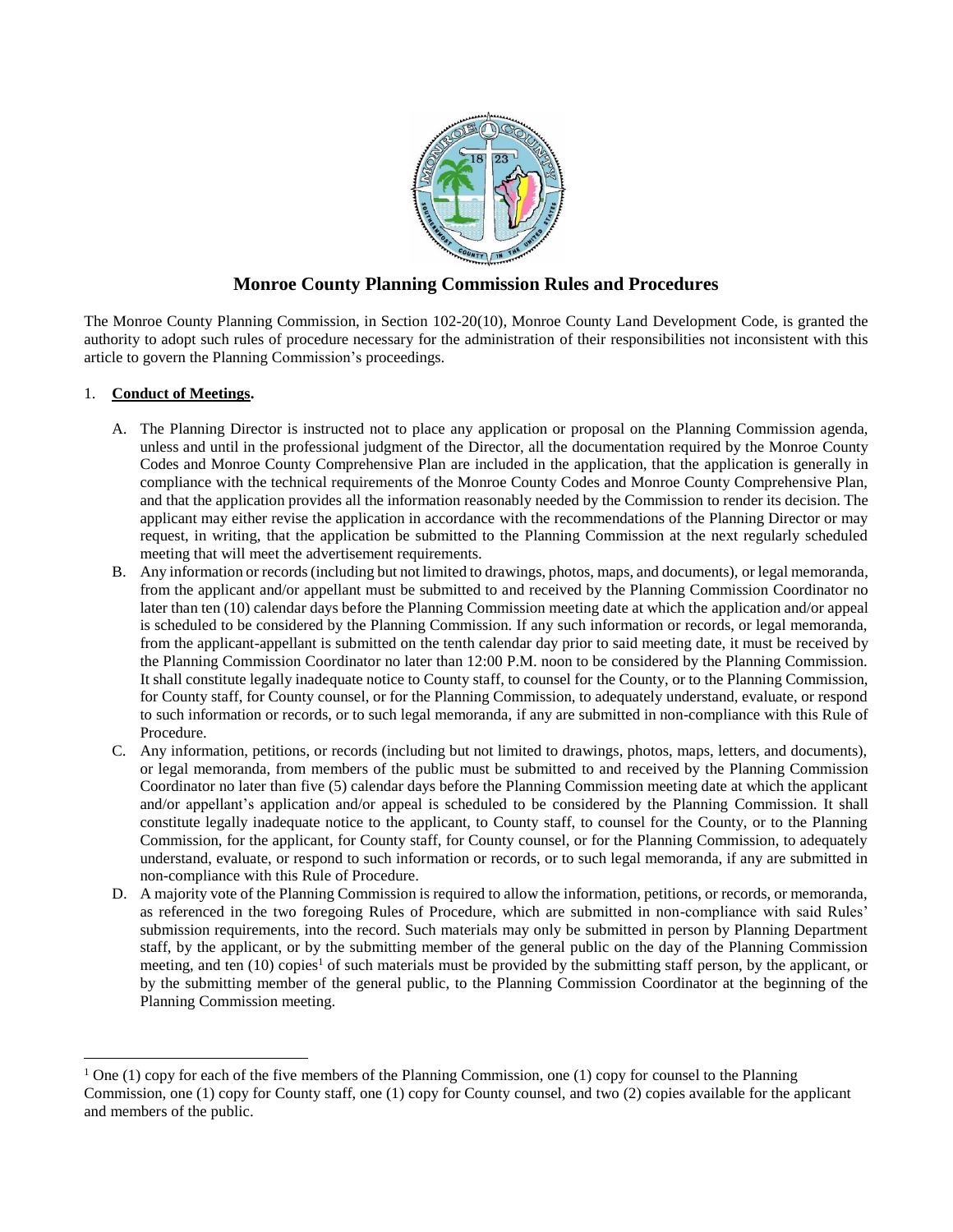- E. In presentation by speakers at the public hearing, the Planning Commission expressly reserves the right to limit presentations that are not materially relevant to the application (including but not limited to applications for appeals) under review, or that are clearly repetitive of points previously made. Once a person has addressed the Planning Commission, he or she may be permitted to return to the lectern once for purposes of clarifying his or her prior-made comments only; this may occur only after all other members of the public have spoken, and such clarifying speaker shall be limited to only one (1) minute, unless the issue is quasi-judicial in nature. In that case, the applicant may return to the lectern to conclude his or her position at the end of the public hearing, after which only County staff may later comment.
- F. The Chairperson of the Planning Commission or the presiding member of the Planning Commission may limit presentations to three minutes per individual speaker, or to five minutes to those natural persons representing an organization (non-profit or for-profit) or legal person.
	- (1) The first person representing such organization or legal person shall be allowed the five minutes. Subsequently, all other speakers on behalf of such organization or legal person shall have no more than three minutes to address the Planning Commission on behalf of said organization or legal person.
	- (2) The Planning Commission may request proof of authority to speak on behalf of an organization or on behalf of a legal person, and may request proof of the legal existence of an organization or of the legal existence of a legal person.
- G. In accordance with Rule Regulating the Florida Bar 4-3.9 (Florida Rule of Professional Conduct 4-3.9), a lawyer representing a client before the Planning Commission when it is acting as a legislative body or when the Planning Commission is acting as an administrative agency in a non-adjudicative proceeding, is required to disclose that the appearance in a representative capacity, and that lawyer shall conform to the provisions of Rule Regulating the Florida Bar (Florida Rule of Professional Conduct 4-3.3(a) through 4-3.3(d), and 4-3.4(a) through 4-3.4(c).
- H. In quasi-judicial proceedings and in quasi-legislative proceedings, any applicant, agent of the applicant, or member of the public purporting to offer expert testimony shall identify any educational, occupational, and other ostensible expertise that they possess which is relevant to their qualifications to speak as an expert regarding the matter under consideration. Any Planning Commission Commissioner, or counsel, may inquire further as to such expertise.

### 2. **Burdens of Proof and Standards of Review.**

- A. The applicant has the initial burden of proof to show that its application conforms to the Monroe County Codes, the Monroe County Comprehensive Plan, and relevant Florida general law.
- B. The appellant has the initial relevant burden of proof and bears the initial burden to satisfy the relevant standard of review when appealing a decision, determination, or interpretation by any administrative official of the County.

### 3. **Sworn Statements and Written Comments.**

- A. The presence and ability to cross-examine the author of an affidavit or similar sworn or attested statement is required for its admissibility into the record of the Planning Commission, unless for good cause shown (such as, for example, the death of the affiant); this requirement may be waived and/or forfeited by a failure to object to the admission of such affidavit. Although, notwithstanding the preceding, an affidavit initially submitted with a non-appeal application to the Planning Director or to Planning Department staff will be accepted into the Planning Commission record if expressly considered or relied upon by the Planning Director or by Planning Department staff in making his, her, or their decision, interpretation, or determination, when such decision, interpretation, or determination forms the principal subject of an appeal before the Planning Commission.
- B. Applicants, agents for applicants, and members of the general public may submit timely written comments to the Planning Commission Coordinator for consideration by the Planning Commission. Properly and timely submitted written comments may be considered as part of the record as provided elsewhere in these Rules of Procedure and in conformity with the Monroe County Codes. All such written comments, being public records, shall be made available for review by the applicant and members of the public.

### 4. **Quasi-judicial proceedings.**

- A. All quasi-judicial proceedings shall be in conformity with Florida general law.
- B. All quasi-judicial proceedings shall be accordance with Section 2-202, Monroe County Code of Ordinances.
- C. All discussions between Planning Commission members and applicants, their agents, or their counsel, or members of the general public, regarding a quasi-judicial matter to be considered or decided by the Planning Commission, shall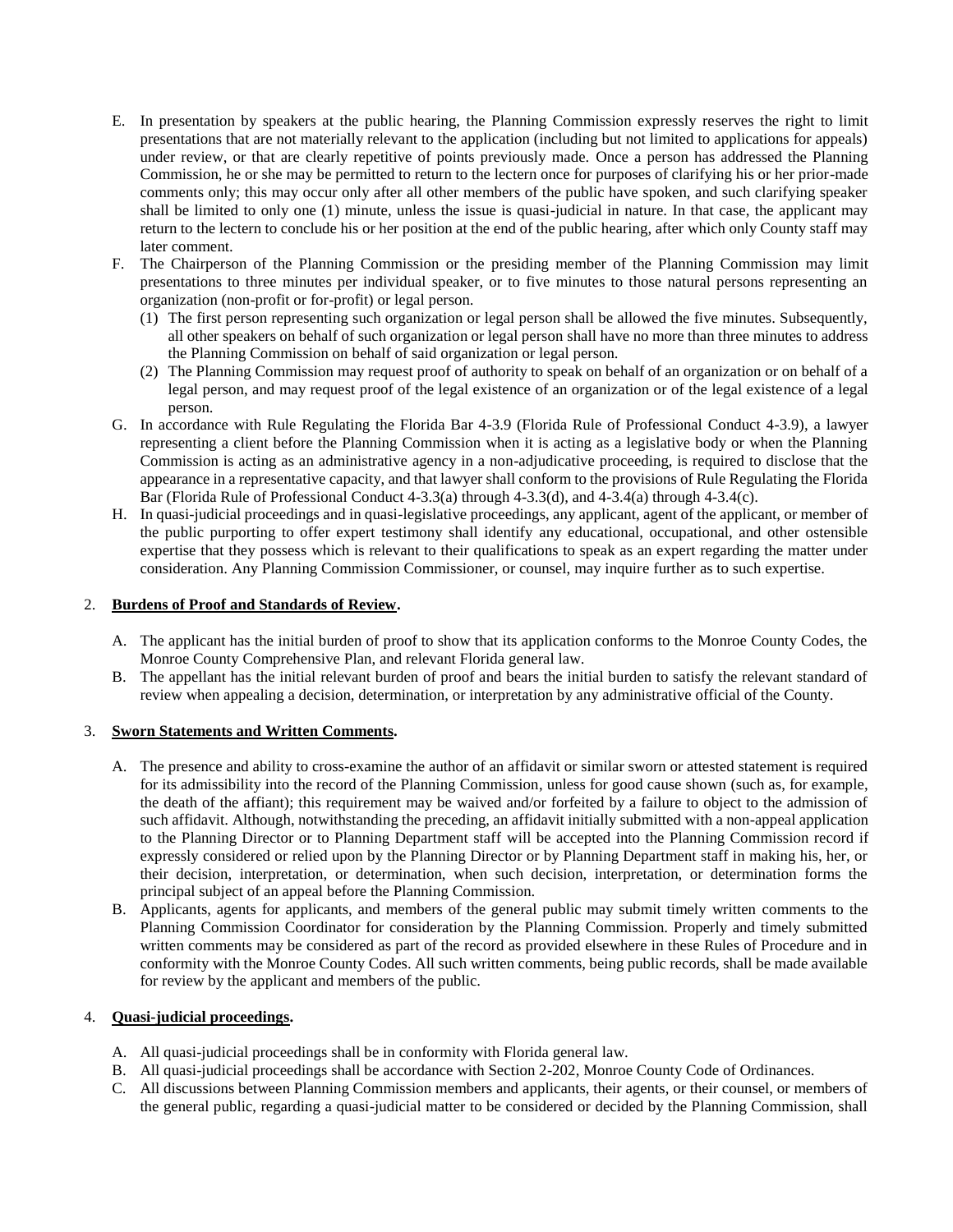take place at public hearings and be part of the public record. Ex parte communications between the applicant, his, her, or its agent(s), and his, her, or its counsel, or members of the general public, regarding a quasi-judicial matter to be considered or decided by the Planning Commission member, should not occur. However, if any information is communication by such person or party to a Planning Commission member regarding any quasi-judicial matter to be considered or decided by the Planning Commission, the Planning Commission Commissioner must disclose that information at the public hearing prior to any consideration, discussion, or decision of that item.

- D. For quasi-judicial hearings involving development applications (including but not limited to requests for variances,
	- etc.), the following will be the order of presentation, unless varied at the meeting by the Planning Commission:
	- (1) Monroe County staff will first present its report, followed by the applicant;
	- (2) The hearing will then be opened for public comment;
	- (3) After public comment, the applicant will have an opportunity to make concluding remarks and/or to respond to public comment(s);
	- (4) After this, Monroe County staff may present any clarifying information to the Planning Commission;
	- (5) The Planning Commission Commissioners will then deliberate the matter, and the Planning Commission shall thereafter conduct its vote;
	- (6) At any time during the hearing, the Planning Commission Commissioners may ask County staff questions, and may ask questions of the applicant or of public speakers.
- E. The failure to file a timely, proper, and sufficiently specific objection, or to present a timely and sufficiently specific legal argument or ground for relief, or to timely raise a sufficiently specific materially relevant legal issue, shall be considered an irrevocable jurisdictional waiver and failure to preserve such objection, argument or ground for relief, or legal issue, and/or irrevocable jurisdictional forfeiture of the opportunity to file such objection or to present such legal argument, ground for relief, or legal issue, and failure to preserve such objection, argument or ground for relief, or legal issue.
- F. All testifying witnesses shall be sworn.
- G. Formal rules of evidence shall not apply, but basic due process<sup>2</sup> shall be observed and shall govern the quasi-judicial proceedings before the Planning Commission. Discovery (including, but not limited to, depositions, requests for production, requests for admission, and interrogatories) is not permitted or authorized in Planning Commission proceedings.

### 5. **Meeting Decorum.**

 $\overline{\phantom{a}}$ 

#### A. **Scope of Discussion and Comments.**

- (1) During each item before the Planning Commission, all comments, remarks, statements, and arguments shall be exclusively be made at the lectern, to the Planning Commission as a whole, into the microphone, and, if televised, visible to the T.V. audience. No comments, remarks, statements, or arguments may be made away from a location directly in front of a microphone. The purpose of this requirement is to ensure that all comments, remarks, statements, or arguments may be entered into the minutes and/or the record.
- (2) No applicant, counsel for an applicant, or member of the public may direct questions to individual members of the Planning Commission.
- (3) No applicant, counsel for an applicant, or member of the public may direct questions to a presenter, although public comment from such persons may result in the Planning Commission asking a question to a presentation presenter to clarify a matter.
- (4) No applicant, counsel for an applicant, or member of the public may direct questions to County staff, although public comment from such persons may result in the Planning Commission asking a question to County staff to clarify a matter, although a party (or, if represented, counsel for that party's counsel) may direct questions to County staff during authorized cross-examination in a duly noticed quasi-judicial proceeding.
- (5) No applicant, counsel for an applicant, or member of the public may direct questions concerning materially relevant elements of a claim to a Planning Commission member, to County staff, to counsel for the County, or to counsel for the Planning Commission, although public comment from such persons may result in the Planning Commission asking such a question to County staff, to counsel for the County, or to counsel for the Planning Commissioner.

<sup>&</sup>lt;sup>2</sup> "Basic due process" shall be construed as synonymous with the term "fundamental due process."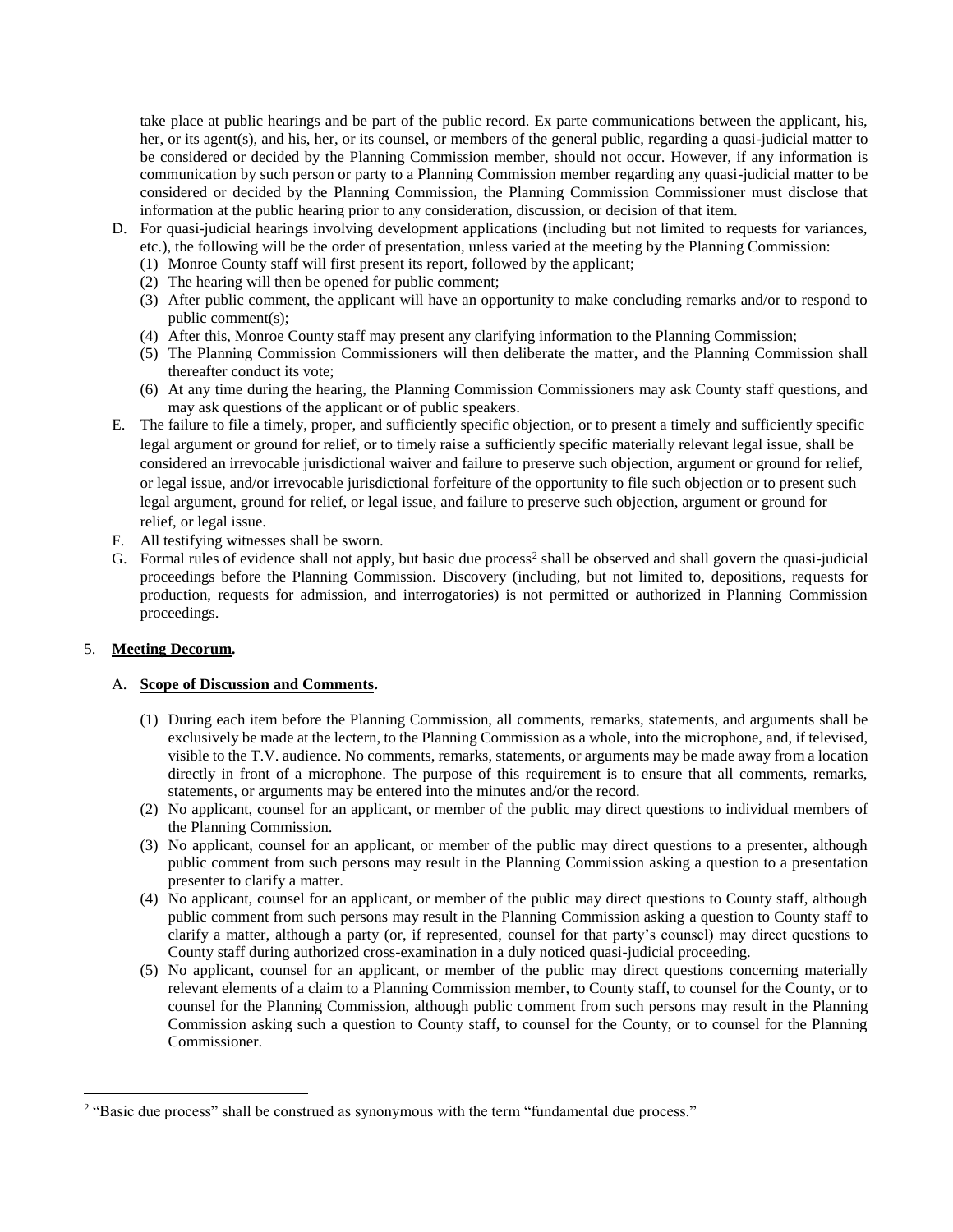- (6) No applicant, counsel for an applicant, or member of the public may direct questions to counsel for the County or to counsel for the Planning Commission.
- (7) No member of the public may direct questions to an applicant, although public comment from such persons may result in the Planning Commission asking a question to an applicant to clarify a matter.
- (8) No member of the public may direct questions to counsel for an applicant.
- (9) No applicant, counsel for an applicant, or member of the public may direct questions to the audience, or to members of the public.
- (10)Each speaker shall state for the record his or her name for the record, and, if applicable, the organization or legal person represented, if any.
- (11)Each speaker's remarks must be directed to the Planning Commission as a whole and shall not be to individual Planning Commission members, shall not be to the applicant (including but not limited to the applicant-appellant), shall not be to counsel for the applicant, shall not be to County staff, shall not be to legal counsel for the County, and shall not be to the audience or gallery or members of the general public.
- (12)Each speaker shall confine his or her comments exclusively to the proposition before the Planning Commission he or she has requested to speak on.
- (13)Speakers may not address, or persist in addressing, materially irrelevant topics.
- (14)Speakers may not use any form of profanity or abusive comments.
- (15)Conduct or acts in violation of a scope of discussion and comment Rule of Procedure approved herein shall not be considered by the Planning Commission in making its final decision on the matter before it.

#### B. **Prohibited Conduct.**

- (1) Speakers may not refuse to yield the lectern and podium when the Planning Commission Chairperson or the presiding member of the Planning Commission has stated that his or her speaking time is up.
- (2) One speaker, whether a natural or a legal person, may not donate or transfer his, her, or its speaking time to another speaker.
- (3) The Planning Commission Chairperson or the presiding member of the Planning Commission may notify and warn a speaker that his or her comments have exceeded the scope of the subject matter of the proposition which he or she had signed up to address.
- (4) All persons and entities are prohibited from being unduly repetitious or presenting matters not materially relevant to the item under consideration.
- (5) Personal attacksshall be considered materially irrelevant to the hearing or proceeding and shall constitute a breach of the privileges to address or offer comments, remarks, arguments, statements, or presentations to the Planning Commission, and shall not be tolerated.
- (6) All persons and entities are prohibited from committing acts of violence toward any person or entity, and all persons and entities are prohibited from making threats of violence toward any person or entity.
- (7) No clapping, applauding, cheering, singing, heckling, booing, or shouting from the audience or gallery, or verbal outbursts in support of or in opposition to a speaker's remarks, are permitted. All such behavior shall be considered discourteous and disorderly or contemptuous conduct.
- (8) No clapping, applauding, cheering, singing, heckling, booing, or shouting from the audience or gallery, or verbal outbursts in support of or in opposition to a Planning Commission Commissioner's remarks, are permitted. All such behavior shall be considered discourteous and disorderly or contemptuous conduct.
- (9) No clapping, applauding, cheering, singing, heckling, booing, or shouting from the audience or gallery, or verbal outbursts in support of or in opposition to assertions, arguments, or statements by legal counsel for the County or like remarks of legal counsel for an applicant (including but not limited to legal counsel for an applicantappellant), are permitted. All such behavior shall be considered discourteous and disorderly or contemptuous conduct.
- (10)Cellular telephone conversations shall be prohibited during Planning Commission meetings. All telephone ringers in the Planning Commission meeting room shall be set to silent mode.
- (11)Any individual or organizational or legal person representative who attempts to disrupt a Planning Commission meeting shall be subject to legal liability and action as authorized by law.
- (12)The Planning Commission Chairperson or the presiding member of the Planning Commission is authorized to request an individual who violates and thereafter refuses to cease violating and continues to violate the behavioral conduct Rules of Procedure approved herein to leave the Planning Commission meeting room, and may request for a duly authorized law enforcement agency officer to physically remove from or physically escort out of a